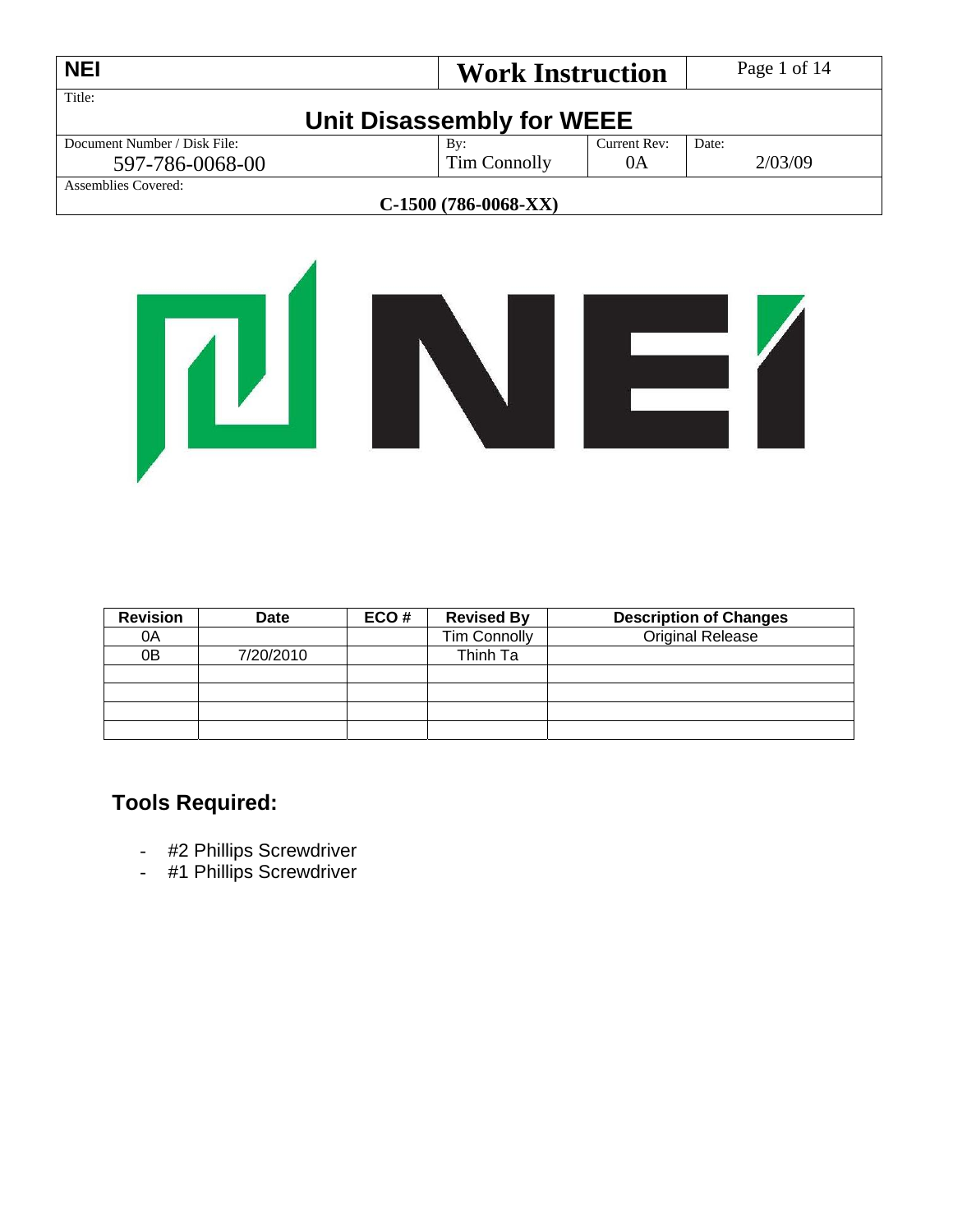| <b>NEI</b>                   | <b>Work Instruction</b>      |              | Page 2 of 14 |
|------------------------------|------------------------------|--------------|--------------|
| Title:                       |                              |              |              |
|                              | Unit Disassembly for WEEE    |              |              |
| Document Number / Disk File: | Bv:                          | Current Rev: | Date:        |
| 597-786-0068-00              | Tim Connolly                 | 0A           | 2/03/09      |
| Assemblies Covered:          |                              |              |              |
|                              | $\alpha$ 1500 (50% anso VIV) |              |              |

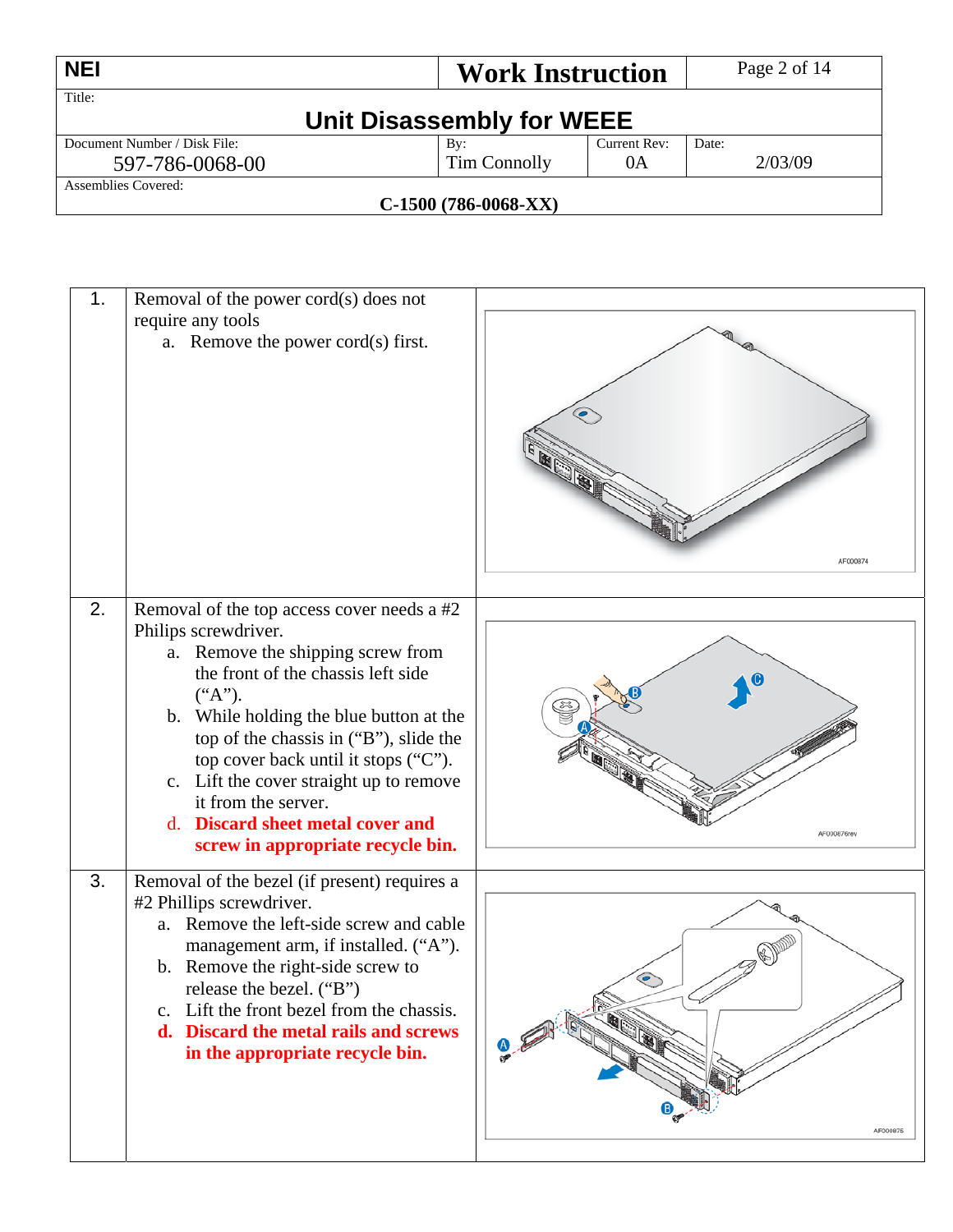| <b>NEI</b> |                                                                                                                                                                                                                                                                                                                                               | <b>Work Instruction</b>                                        |                    | Page 3 of 14     |
|------------|-----------------------------------------------------------------------------------------------------------------------------------------------------------------------------------------------------------------------------------------------------------------------------------------------------------------------------------------------|----------------------------------------------------------------|--------------------|------------------|
| Title:     |                                                                                                                                                                                                                                                                                                                                               |                                                                |                    |                  |
|            | Document Number / Disk File:<br>597-786-0068-00<br><b>Assemblies Covered:</b>                                                                                                                                                                                                                                                                 | <b>Unit Disassembly for WEEE</b><br>By:<br><b>Tim Connolly</b> | Current Rev:<br>0A | Date:<br>2/03/09 |
|            |                                                                                                                                                                                                                                                                                                                                               | C-1500 (786-0068-XX)                                           |                    |                  |
| 4.         | Removal of rack mount rails, if present,<br>requires a #2 Philips screwdriver.<br>If the TMLCMOUNT21 kit (19" 2 post rack<br>mount) is installed:<br>Remove the three screws on each side to<br>a.<br>release the mounting brackets.<br>b. Discard the Mounting Brackets and<br>screws in the appropriate recycle bin.                        |                                                                |                    |                  |
| 4.         | If the TMLPMOUNT41 kit (19" 2-Post and<br>4-Post racks) is installed:<br>a. Remove the two screws holding the<br>front bracket to the chassis.<br>b. Remove the three screws on each side to<br>release the mounting rails.<br><b>Discard the Brackets, Mounting Rails,</b><br>$C_{\bullet}$<br>and screws in the appropriate recycle<br>bin. |                                                                |                    |                  |
| 4.         | If the TMLPMOUNT42 kit (23" 2-Post and<br>4-Post racks) is installed:<br>a. Remove the three screws on each side to<br>release the mounting rails.<br>b. Discard the Mounting Rails and<br>screws in the appropriate recycle bin.                                                                                                             |                                                                |                    |                  |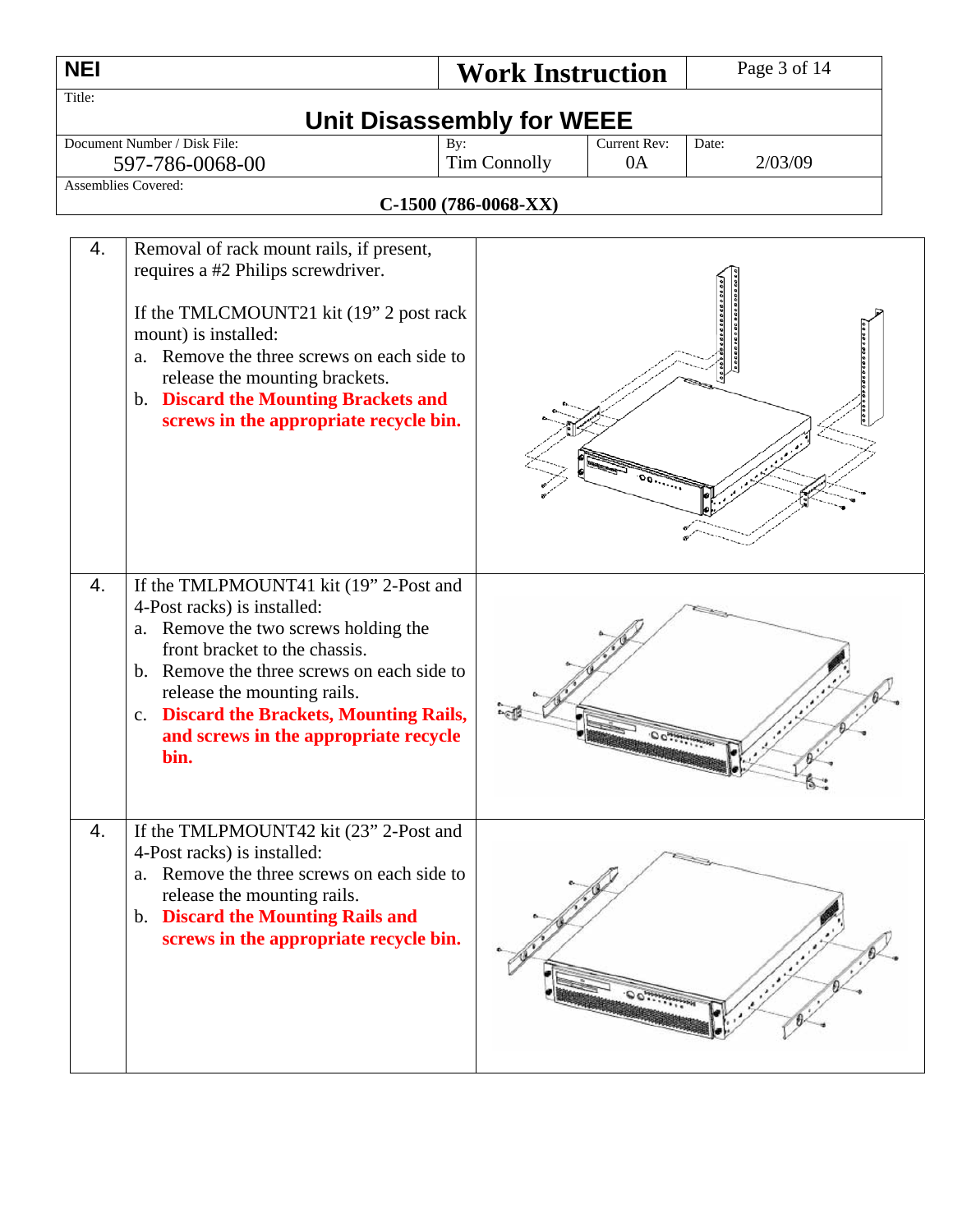| <b>NEI</b> |                                                                                                                                                                                                                                                                                                                                                                                                                                                                                                                                                               | <b>Work Instruction</b>                             |                                                       | Page 4 of 14                                                                                    |
|------------|---------------------------------------------------------------------------------------------------------------------------------------------------------------------------------------------------------------------------------------------------------------------------------------------------------------------------------------------------------------------------------------------------------------------------------------------------------------------------------------------------------------------------------------------------------------|-----------------------------------------------------|-------------------------------------------------------|-------------------------------------------------------------------------------------------------|
| Title:     |                                                                                                                                                                                                                                                                                                                                                                                                                                                                                                                                                               | <b>Unit Disassembly for WEEE</b>                    |                                                       |                                                                                                 |
|            | Document Number / Disk File:<br>597-786-0068-00<br>Assemblies Covered:                                                                                                                                                                                                                                                                                                                                                                                                                                                                                        | By:<br><b>Tim Connolly</b><br>$C-1500(786-0068-XX)$ | <b>Current Rev:</b><br>0A                             | Date:<br>2/03/09                                                                                |
| 5.<br>6.   | Removal of the Processor Air Duct requires<br>a #2 Philips screwdriver.<br>a. Remove the screws at the top of the<br>air duct ("A").<br>b. Lift the air duct from the server<br>platform ("B").<br>c. Discard the Processor Air Duct<br>and screws in the appropriate<br>recycle bin.<br>Removal of the Memory DIMM(s) does not<br>require any tools.<br>a. Open the DIMM socket levers by<br>pushing down on them.<br>b. Holding the DIMM by the edges, lift<br>it away from the socket.<br>c. Discard the Memory DIMM(s) in<br>the appropriate recycle bin. |                                                     | DIMM A3<br><b>DIMMA2</b><br><b>DIMM A1</b><br>Channel | AF000880<br>DIMM <sub>B1</sub><br><b>DIMM B2</b><br>DIMM <sub>B3</sub><br>Channel 1<br>AF000879 |
| 7.         | Removal of the Processor Heat sink requires<br>a #2 Philips screwdriver.<br>a. Loosen the four captive screws on<br>the corners of the heat sink with a #2<br>Phillips screwdriver. ("A").<br>b. Twist the heat sink slightly to break<br>the seal between the heat sink and<br>the processor. ("B")<br>c. Lift the heat sink from the processor.<br>If it does not pull up easily, twist the<br>heat sink again.<br>d. Discard the Processor Heat sink in<br>the appropriate recycle bin.                                                                    |                                                     |                                                       | AF000766                                                                                        |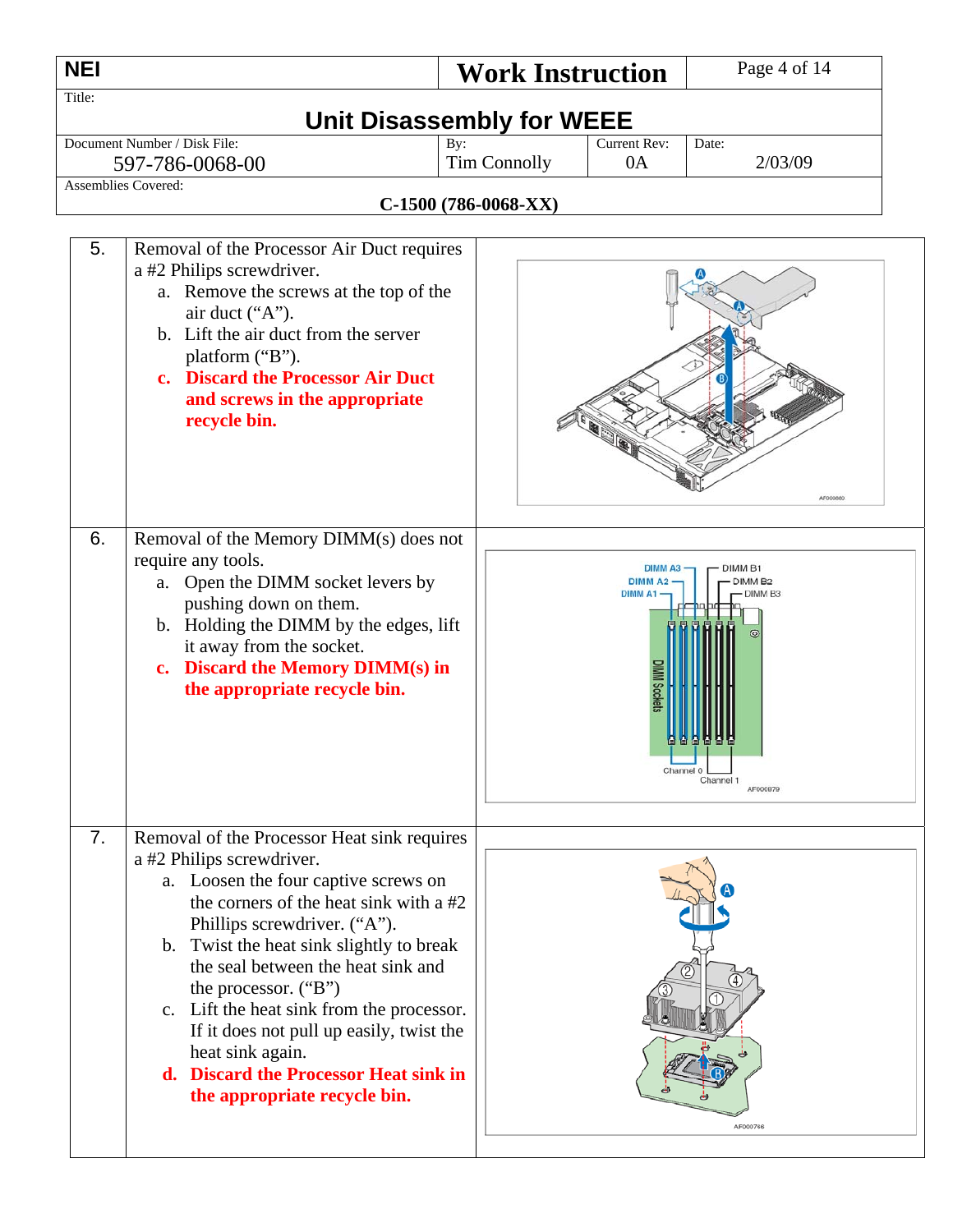| <b>NEI</b> |                                                                                                                                                                                                                                                                                                                                                                                                                                                                                    |     | <b>Work Instruction</b> |              | Page 5 of 14                             |
|------------|------------------------------------------------------------------------------------------------------------------------------------------------------------------------------------------------------------------------------------------------------------------------------------------------------------------------------------------------------------------------------------------------------------------------------------------------------------------------------------|-----|-------------------------|--------------|------------------------------------------|
| Title:     |                                                                                                                                                                                                                                                                                                                                                                                                                                                                                    |     |                         |              |                                          |
|            | <b>Unit Disassembly for WEEE</b><br>Document Number / Disk File:                                                                                                                                                                                                                                                                                                                                                                                                                   |     |                         | Current Rev: | Date:                                    |
|            | 597-786-0068-00                                                                                                                                                                                                                                                                                                                                                                                                                                                                    | By: | <b>Tim Connolly</b>     | 0A           | 2/03/09                                  |
|            | Assemblies Covered:                                                                                                                                                                                                                                                                                                                                                                                                                                                                |     |                         |              |                                          |
|            |                                                                                                                                                                                                                                                                                                                                                                                                                                                                                    |     | C-1500 (786-0068-XX)    |              |                                          |
| 8.         | Removal of the Processor does not require<br>any tools.<br>Open the socket by pushing the lever<br>a.<br>handle down and away from the<br>socket to release it. ("A" and "B")<br>b. Pull the lever and open the load<br>plate all the way.<br>c. Lift the processor from the socket.<br>d. Discard the Processor in the<br>appropriate recycle bin.                                                                                                                                |     |                         |              | AF000768                                 |
| 9.         | Removal of the Power Supply(ies) does not<br>require any tools.<br>a. Press and hold the green safety lock<br>to the left to disengage the power<br>supply.<br>b. Grasp the handle and pull the power<br>supply from the chassis. ("M")<br>c. Discard the Power Supply(ies) in<br>the appropriate recycle bin.                                                                                                                                                                     |     |                         |              | 5555555555<br>AC PS<br>DC PS<br>AF000877 |
| 10.        | Removal of the Optical Device Tray<br>Assembly requires a #2 Philips screwdriver.<br>a. Loosen the thumbscrew securing the<br>Optical Device Tray to the chassis.<br>b. Unplug the Power and IDE cables<br>from the rear of the optical device.<br>c. Pull the optical device straight out of<br>the chassis.<br>d. Use no tool to separate the Optical<br>Device and the tray.<br>Discard the optical drive tray and<br>$e_{\bullet}$<br>screw in the appropriate recycle<br>bin. |     | $\bullet$               |              | $\bullet$<br>TS000409                    |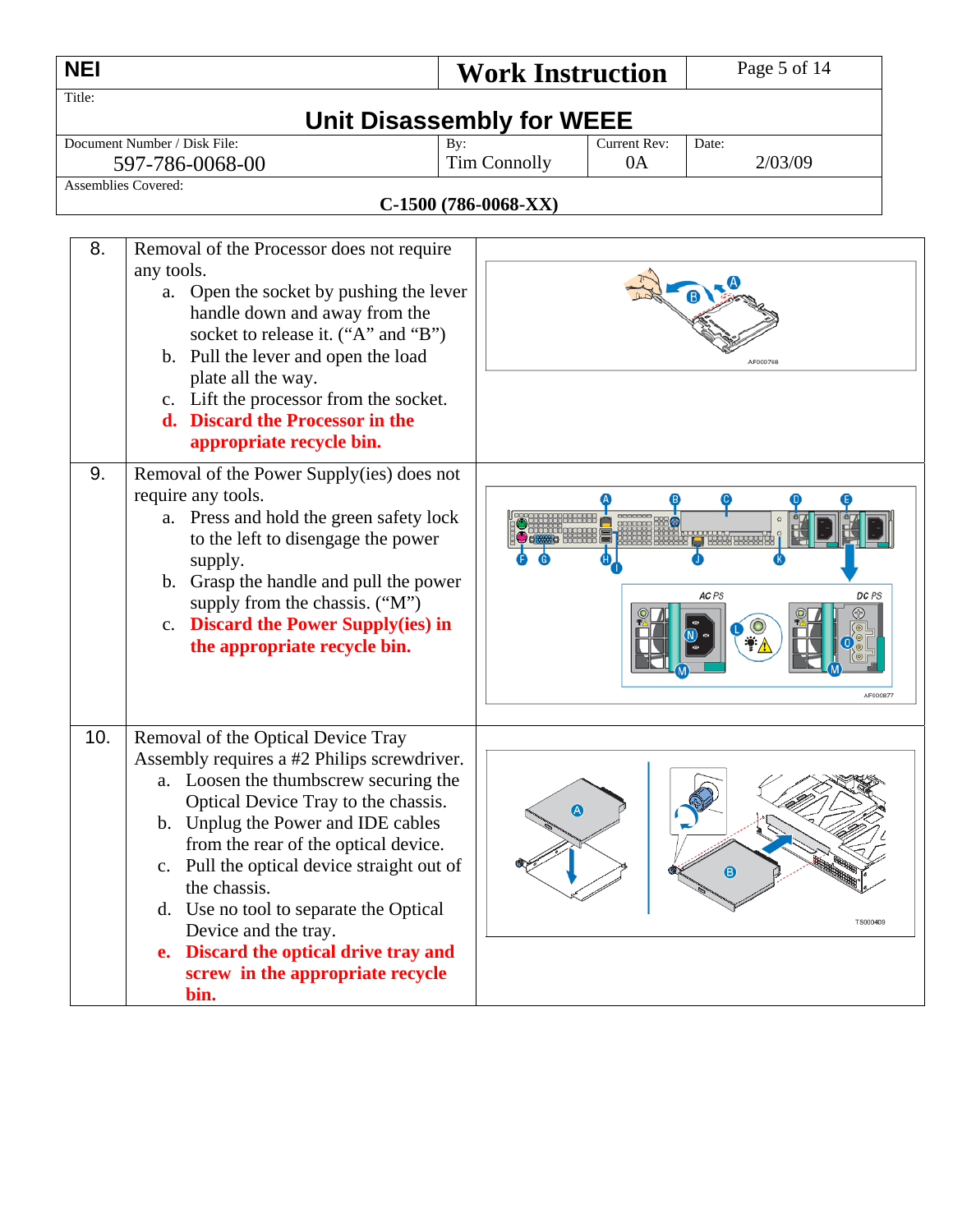| <b>NEI</b> |                                                                                                                                                                                                                                                                                                                                                                                                                                                                                                             | <b>Work Instruction</b>                            |                    | Page 6 of 14     |
|------------|-------------------------------------------------------------------------------------------------------------------------------------------------------------------------------------------------------------------------------------------------------------------------------------------------------------------------------------------------------------------------------------------------------------------------------------------------------------------------------------------------------------|----------------------------------------------------|--------------------|------------------|
| Title:     |                                                                                                                                                                                                                                                                                                                                                                                                                                                                                                             | <b>Unit Disassembly for WEEE</b>                   |                    |                  |
|            | Document Number / Disk File:<br>597-786-0068-00<br>Assemblies Covered:                                                                                                                                                                                                                                                                                                                                                                                                                                      | By:<br><b>Tim Connolly</b><br>C-1500 (786-0068-XX) | Current Rev:<br>0A | Date:<br>2/03/09 |
| 11.<br>12. | Removal of the Interposer Board requires a<br>#1 Philips screwdriver.<br>Remove the two screws securing the<br>a.<br>board to the back of the optical device.<br>b. Pull the board away from the device to<br>complete the removal<br><b>Discard the Interposer Board, Optical</b><br>$c_{\bullet}$<br>Device, and screws in the appropriate<br>recycle bin.<br>Removal of the Drive Tray Assembly<br>requires a #2 Philips screwdriver.<br>Unplug the cable from the rear of the<br>a.                     |                                                    |                    | <b>TS000406</b>  |
|            | drive assembly ("A").<br>b. Loosen the captive screw at the rear of<br>the drive tray assembly ("C").<br>c. Remove the front panel screw that<br>secures the drive tray assembly. ("B")<br>Remove the drive tray from the chassis<br>d.<br>by sliding it rearward and lifting up.<br>("D")<br>Loosen the three screws holding the<br>e.<br>drive to the tray, and lift the tray off the<br>drive<br>f. Discard the Drive Tray Assembly,<br><b>Hard Drive, and screws in the</b><br>appropriate recycle bin. |                                                    |                    | AF000820         |
| 13.        | Removal of the PCI Riser Card Assembly<br>requires a #2 Phillips screwdriver.<br>a. Loosen the blue captive screw that<br>secures the riser card assembly to<br>the server board. ("A")<br>b. Loosen the blue captive thumb<br>screw on the rear panel of the<br>chassis. ("B")<br>c. Lift the riser card assembly straight<br>up and remove it from the chassis.<br>("C")                                                                                                                                  |                                                    |                    | TS000411         |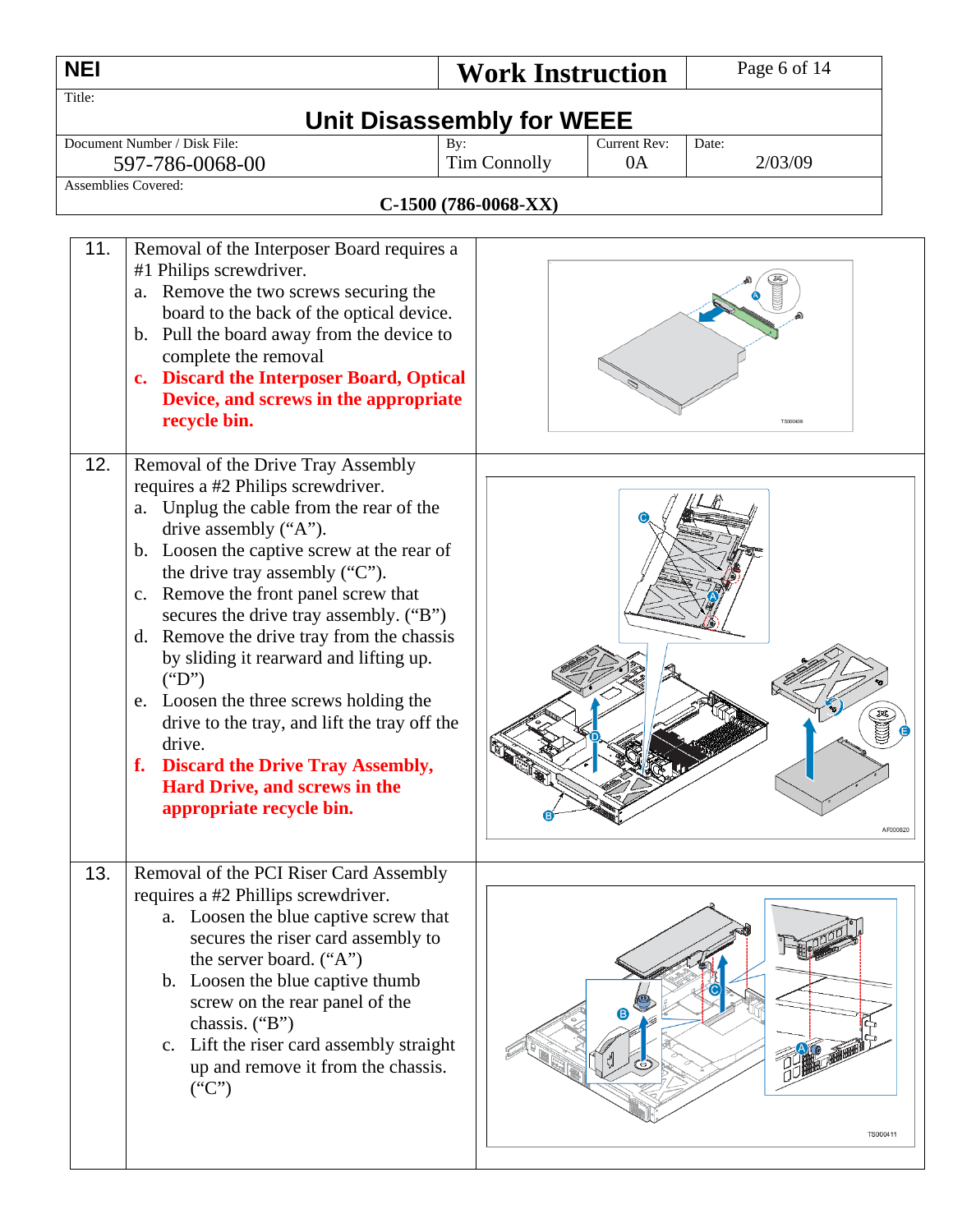| <b>NEI</b> |                                                                                                                                                                                                                                                                                                                                                                                                       | <b>Work Instruction</b>                            |                    | Page 7 of 14            |
|------------|-------------------------------------------------------------------------------------------------------------------------------------------------------------------------------------------------------------------------------------------------------------------------------------------------------------------------------------------------------------------------------------------------------|----------------------------------------------------|--------------------|-------------------------|
| Title:     |                                                                                                                                                                                                                                                                                                                                                                                                       | <b>Unit Disassembly for WEEE</b>                   |                    |                         |
|            | Document Number / Disk File:<br>597-786-0068-00<br><b>Assemblies Covered:</b>                                                                                                                                                                                                                                                                                                                         | By:<br><b>Tim Connolly</b><br>C-1500 (786-0068-XX) | Current Rev:<br>0A | Date:<br>2/03/09        |
| 14.        | Removal of the PCI card, if present, from<br>the Riser Card Assembly requires a #2<br>Philips screwdriver.<br>a. Turn the riser card assembly upside-<br>down to remove the PCI card.<br>b. Remove the rear retention screw<br>from the riser card. $("A")$<br>c. Detach the PCI card from the riser<br>card connector. ("B")<br>d. Discard the PCI card and screw in<br>the appropriate Recycle Bin. |                                                    |                    |                         |
| 15.        | Removal of the Battery from the<br>motherboard does not require any tools.<br>a. Remove the coin style Lithium<br>Battery.<br>b. Discard the Lithium Battery in the<br>appropriate recycle bin.<br><b>*** CAUTION ***</b><br>Care should be observed when disposing<br>of the battery to avoid shorting it!                                                                                           | ⊚                                                  |                    | TS000416                |
| 16.        | Removal of the RMM and/or GCM3<br>Module(s), if present, does not require any<br>tools.<br>Grasp the module by the side of the<br>a.<br>board, and pull the board straight up<br>until the standoffs disengage. Repeat if<br>another module is installed.<br>b. Discard the RMM and/or GCM3 in<br>the appropriate recycle bin.                                                                        |                                                    | <b>RMM Module</b>  | GCM3 Module<br>TS000414 |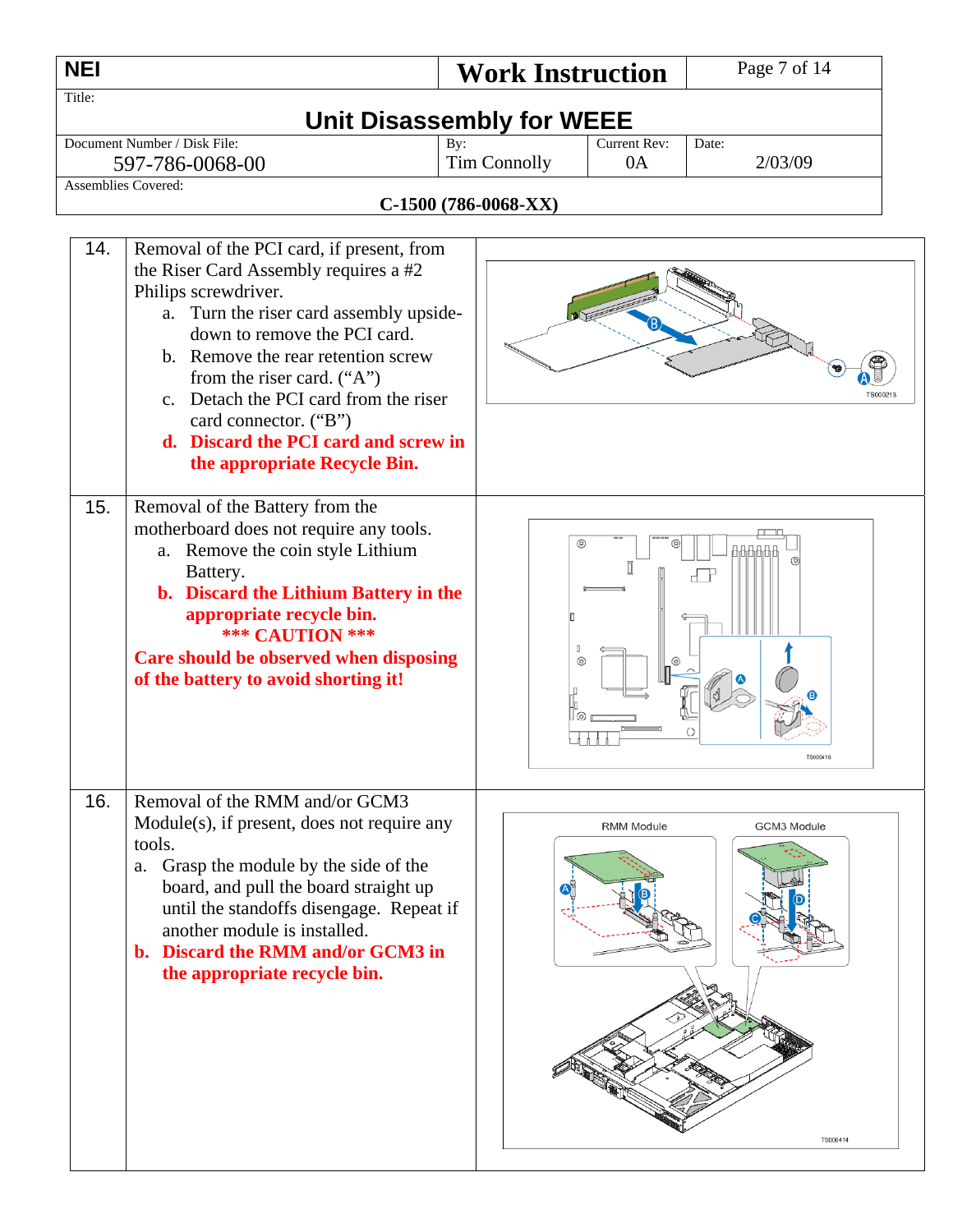| <b>NEI</b> |                                                                                                                                                                                                                                                                                                                                                                                                                                                                                           | <b>Work Instruction</b>          |                     | Page 8 of 14 |
|------------|-------------------------------------------------------------------------------------------------------------------------------------------------------------------------------------------------------------------------------------------------------------------------------------------------------------------------------------------------------------------------------------------------------------------------------------------------------------------------------------------|----------------------------------|---------------------|--------------|
| Title:     |                                                                                                                                                                                                                                                                                                                                                                                                                                                                                           | <b>Unit Disassembly for WEEE</b> |                     |              |
|            | Document Number / Disk File:                                                                                                                                                                                                                                                                                                                                                                                                                                                              | By:                              | <b>Current Rev:</b> | Date:        |
|            | 597-786-0068-00<br><b>Assemblies Covered:</b>                                                                                                                                                                                                                                                                                                                                                                                                                                             | <b>Tim Connolly</b>              | 0A                  | 2/03/09      |
|            |                                                                                                                                                                                                                                                                                                                                                                                                                                                                                           | C-1500 (786-0068-XX)             |                     |              |
| 17.        | Removal of the CPU Fans requires a #2<br>Philips screwdriver.<br>a. Disconnect the fan power<br>connectors from the motherboard.<br>b. Unscrew a screw securing the fan<br>bracket to the chassis, and lift the<br>fan bracket out of the chassis.<br>c. Unscrew all 6 screws the hold three<br>fans to the fan bracket.<br>d. Discard the CPU Fans, CPU Fan<br><b>Bracket, and screws in the</b><br>appropriate recycle bin.                                                             |                                  |                     | TS000404     |
| 18.        | Removal of the PCI Fan Tray requires a #2<br>screwdriver.<br>Unplug the PCI fan power cable<br>a.<br>from the EFP board.<br>$\mathbf b$ .<br>Unscrew two screws that securing<br>the PCI fan tray to the chassis.<br>Unscrew two top screws that<br>c.<br>securing the fan to the PCI fan tray.<br>Remove the fan from the PCI fan<br>d.<br>tray.<br>Discard the fan, the PCI fan tray,<br>and screw(s) in the appropriate                                                                |                                  |                     | TS000406     |
| 19.        | recycle bin.<br>Removal of the Power Distribution Board<br>requires a #2 Philips screwdriver.<br>a. Unscrew the fastening screws. ("A")<br>b. Disconnect the EFP power cable on<br>the EFP board and gently pull the<br>PDB away from the power supply<br>connectors and the server board<br>power connector. ("B")<br>c. Lift the power distribution board<br>from the chassis ("C").<br>d. Discard the Power Distribution<br><b>Board and screws in the</b><br>appropriate recycle bin. |                                  |                     | AF000894     |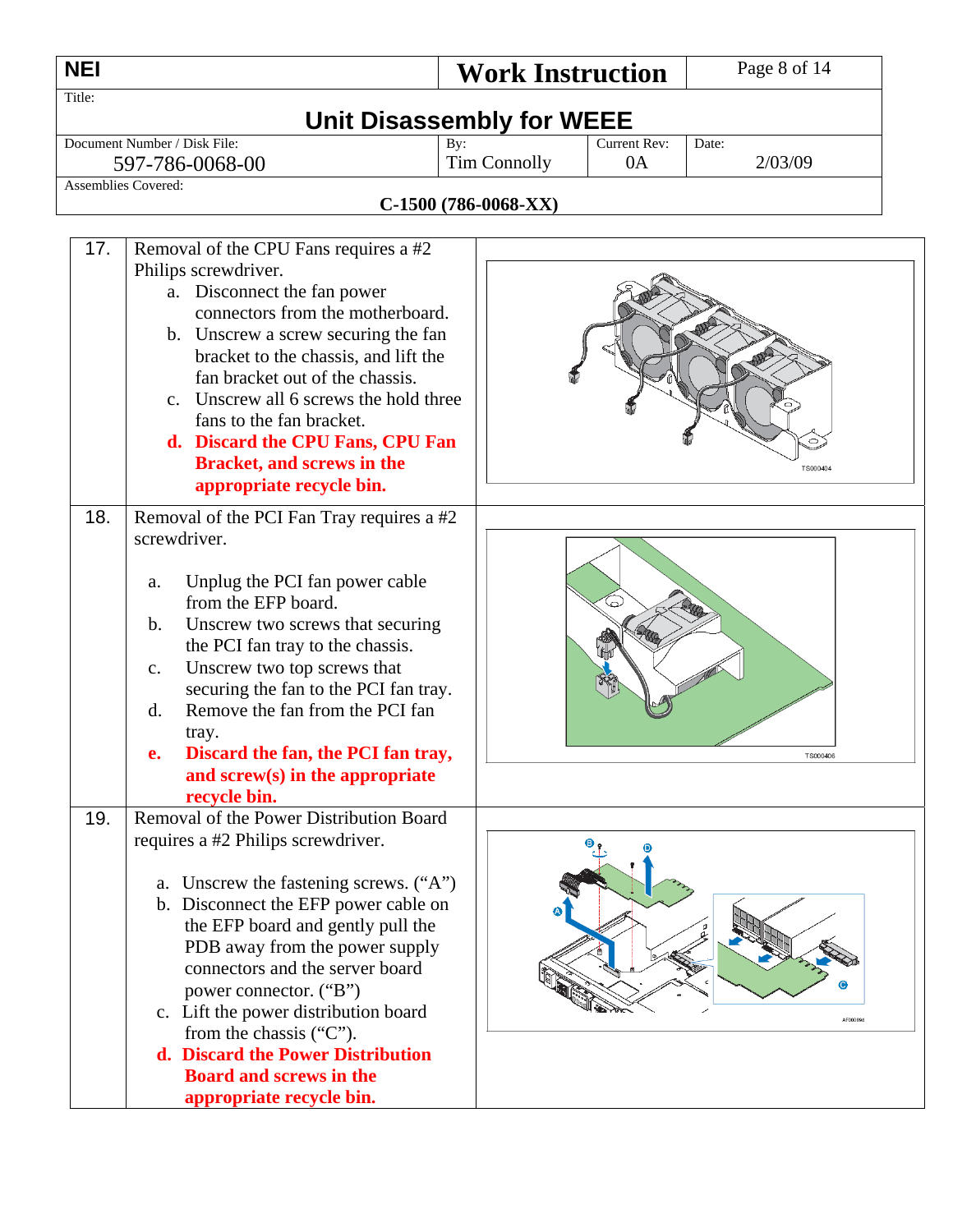| <b>NEI</b>                                                                               |                                                                                                                                                                                                                                                                                                                                                                                                                                                                                                                                                                                                                                                                                                                                                                                                                                                                                         | Page 9 of 14<br><b>Work Instruction</b> |                    |                  |                                |
|------------------------------------------------------------------------------------------|-----------------------------------------------------------------------------------------------------------------------------------------------------------------------------------------------------------------------------------------------------------------------------------------------------------------------------------------------------------------------------------------------------------------------------------------------------------------------------------------------------------------------------------------------------------------------------------------------------------------------------------------------------------------------------------------------------------------------------------------------------------------------------------------------------------------------------------------------------------------------------------------|-----------------------------------------|--------------------|------------------|--------------------------------|
| Title:                                                                                   |                                                                                                                                                                                                                                                                                                                                                                                                                                                                                                                                                                                                                                                                                                                                                                                                                                                                                         | <b>Unit Disassembly for WEEE</b>        |                    |                  |                                |
| Document Number / Disk File:<br>597-786-0068-00                                          |                                                                                                                                                                                                                                                                                                                                                                                                                                                                                                                                                                                                                                                                                                                                                                                                                                                                                         | By:<br><b>Tim Connolly</b>              | Current Rev:<br>0A | Date:<br>2/03/09 |                                |
| <b>Assemblies Covered:</b>                                                               |                                                                                                                                                                                                                                                                                                                                                                                                                                                                                                                                                                                                                                                                                                                                                                                                                                                                                         | C-1500 (786-0068-XX)                    |                    |                  |                                |
|                                                                                          |                                                                                                                                                                                                                                                                                                                                                                                                                                                                                                                                                                                                                                                                                                                                                                                                                                                                                         |                                         |                    |                  |                                |
| 20.<br>screwdriver.<br>bezel.<br>21.<br>Philips screwdriver.<br>board.<br>$\mathbf{c}$ . | Removal of the Ethernet Front Panel Board<br>(EFP Board) requires a #2 Philips<br>a. Disconnect any cables attached to the<br>EFP Board.<br>b. Gently work the EFP board backward<br>("B"), toward the rear of the chassis<br>to disengage the light pipe assembly<br>from behind the front control panel<br>c. Pull the front panel I/O board up over<br>the placement pegs ("C") and lift it<br>from the chassis.<br>d. Discard the EFP Board and screw<br>in the appropriate recycle bin.<br>Removal of the Server Board requires a #2<br>a. Disconnect any cables from the server<br>b. Remove the seven screws that attach the<br>server board to the chassis. ("A")<br>Tilt the server board and lift it from the<br>chassis. Use caution in pulling it out<br>from beneath the rear panel.<br>d. Discard the Server Board, cables, and<br>screws in the appropriate recycle bin. |                                         |                    | ιΒ.              | 6<br>0<br>AF000896<br>AF000898 |
|                                                                                          |                                                                                                                                                                                                                                                                                                                                                                                                                                                                                                                                                                                                                                                                                                                                                                                                                                                                                         |                                         |                    |                  |                                |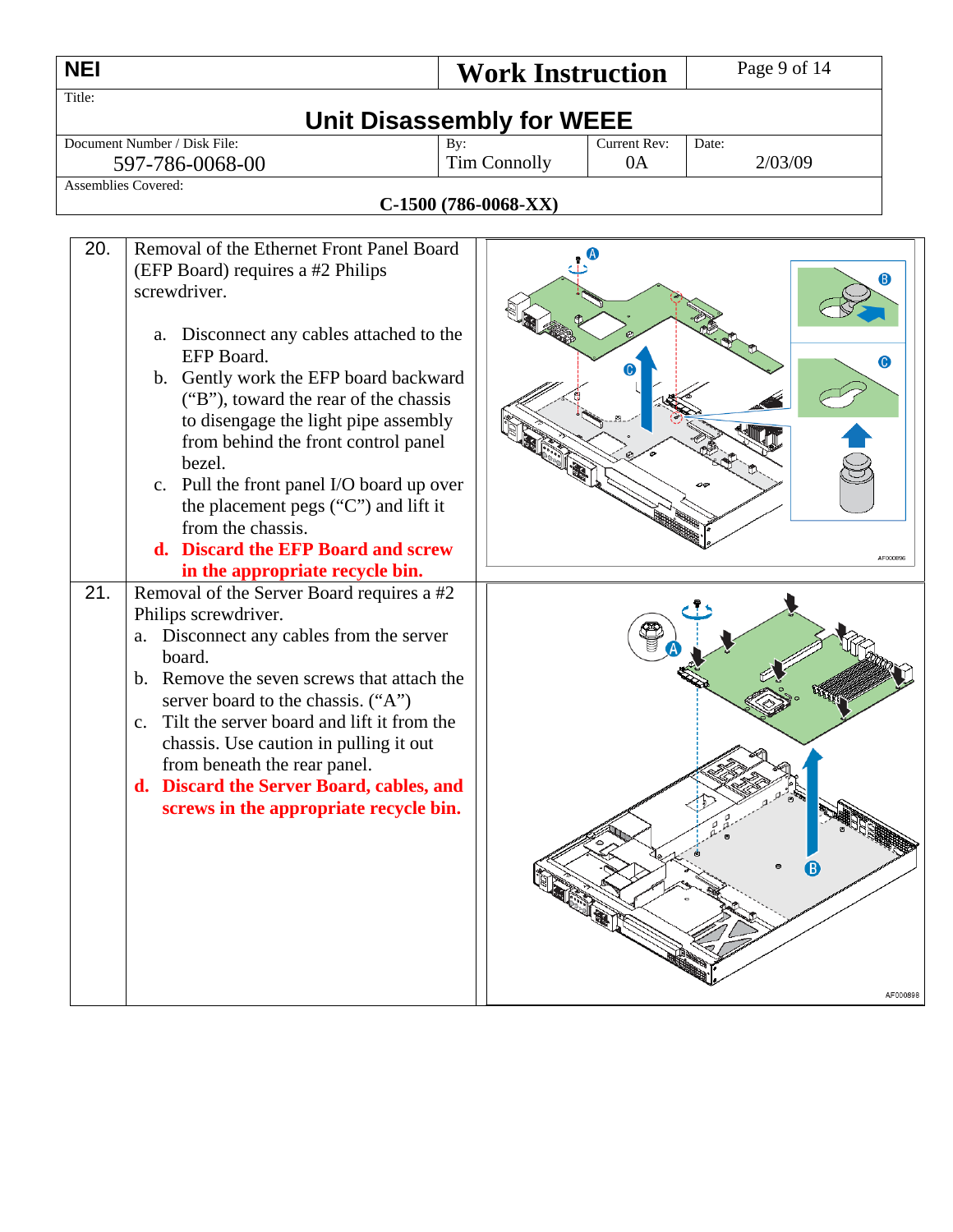| <b>NEI</b>                   | <b>Work Instruction</b>   |              | Page 10 of 14 |
|------------------------------|---------------------------|--------------|---------------|
| Title:                       |                           |              |               |
|                              | Unit Disassembly for WEEE |              |               |
| Document Number / Disk File: | By:                       | Current Rev: | Date:         |
| 597-786-0068-00              | <b>Tim Connolly</b>       | 0A           | 2/03/09       |
| <b>Assemblies Covered:</b>   |                           |              |               |
|                              | $C-1500(786-0068-XX)$     |              |               |

┑

| 22. | Removal of the Motherboard insulator<br>requires no tool.<br>Discard the insulator in the appropriate<br>recycle bin. | <b>The Control</b> of the Control of the Control of the Control of the Control of the Control of the Control of the Con<br><b>Parties</b><br><b>SOURCES</b><br>$\bullet$<br>$\bullet$<br>$\bullet$<br>16.<br>$\mathcal{M}_\mathrm{b}$<br>W.<br>ρŊ, |
|-----|-----------------------------------------------------------------------------------------------------------------------|----------------------------------------------------------------------------------------------------------------------------------------------------------------------------------------------------------------------------------------------------|
|     |                                                                                                                       | Fully Disassembled Unit                                                                                                                                                                                                                            |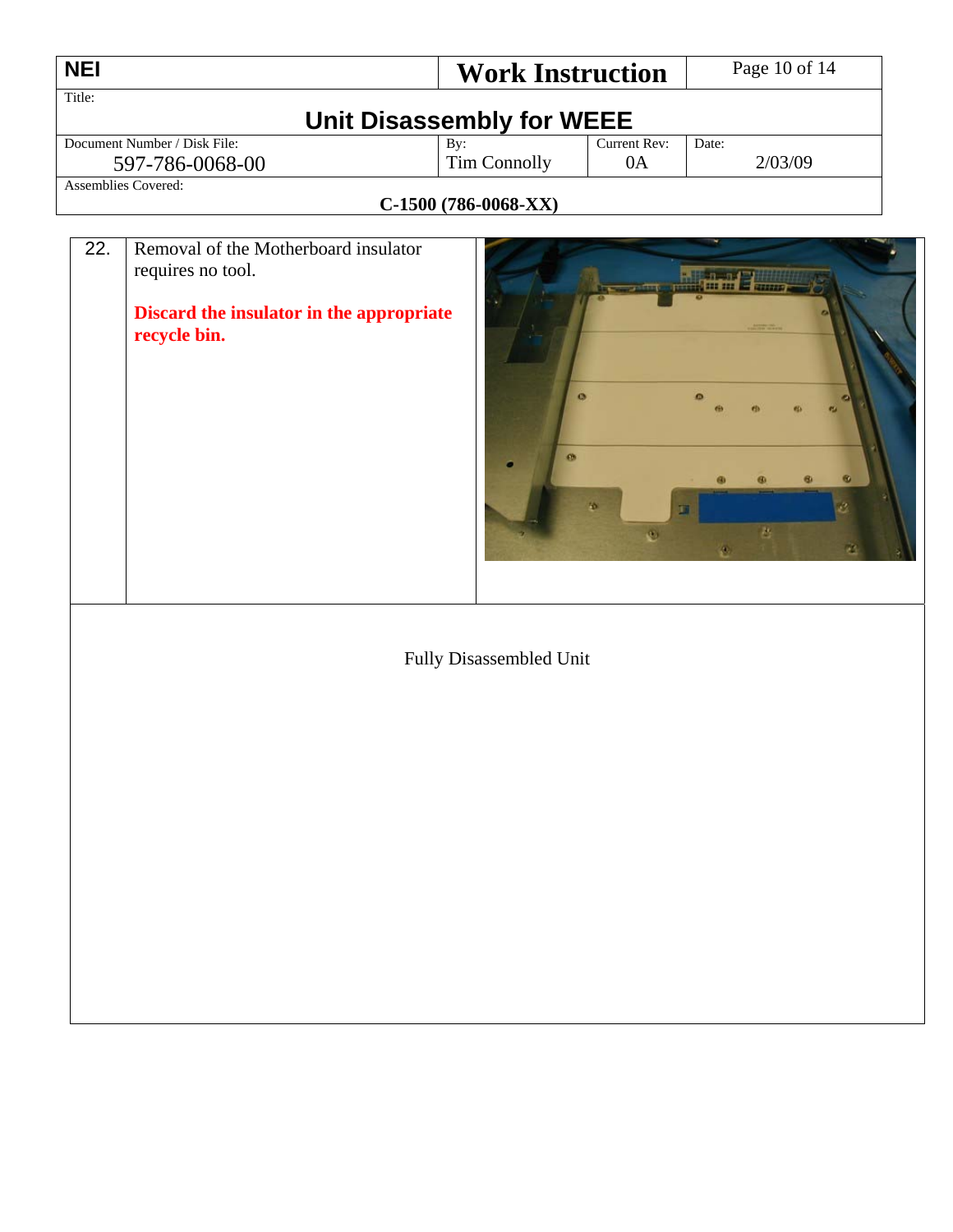| <b>NEI</b>                          | <b>Work Instruction</b> |              | Page 11 of 14 |  |
|-------------------------------------|-------------------------|--------------|---------------|--|
| Title:<br>Unit Disassembly for WEEE |                         |              |               |  |
| Document Number / Disk File:        | Bv:                     | Current Rev: | Date:         |  |
| 597-786-0068-00                     | Tim Connolly            | 0A           | 2/03/09       |  |
| Assemblies Covered:                 |                         |              |               |  |

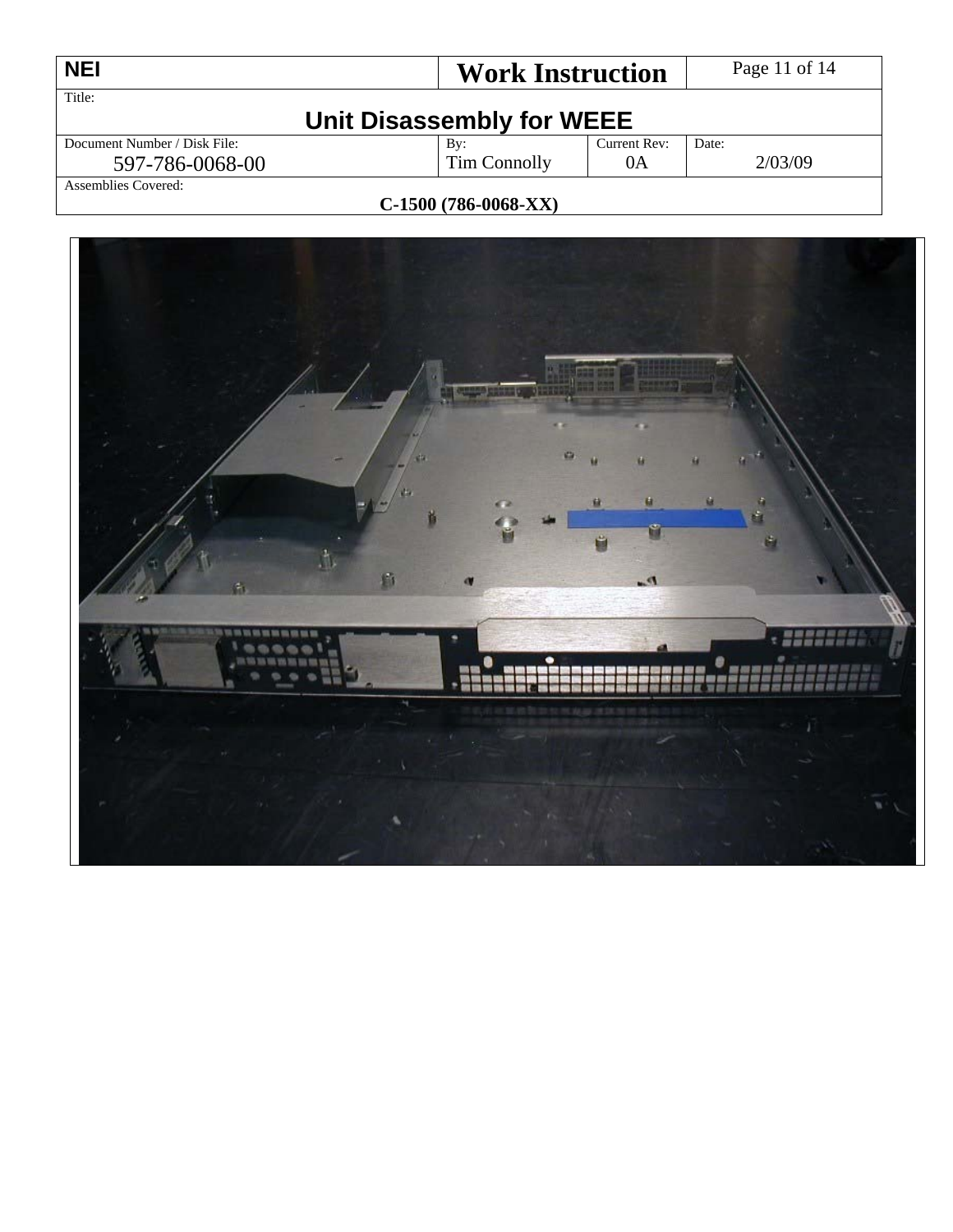| <b>NEI</b>                          | <b>Work Instruction</b> |              | Page 12 of 14 |  |
|-------------------------------------|-------------------------|--------------|---------------|--|
| Title:<br>Unit Disassembly for WEEE |                         |              |               |  |
| Document Number / Disk File:        | By:                     | Current Rev: | Date:         |  |
| 597-786-0068-00                     | Tim Connolly            | 0A           | 2/03/09       |  |
| Assemblies Covered:                 |                         |              |               |  |

| <b>Recycling/Material Code</b>                                             | <b>Important Information</b>                    |  |  |
|----------------------------------------------------------------------------|-------------------------------------------------|--|--|
| <b>Material /Components, which must be removed and treated separately</b>  |                                                 |  |  |
| <b>Lithium Battery</b>                                                     | Battery free of hazardous substances, installed |  |  |
|                                                                            | in socket on the motherboard                    |  |  |
| Printed circuit boards                                                     | Motherboard, DIMMs, Gigabit card, PCI riser     |  |  |
|                                                                            | boards, Power Supply, CD-ROM adapter            |  |  |
|                                                                            | board, & LED Board                              |  |  |
| <b>Disk Drives</b>                                                         | Mounted on disk carrier                         |  |  |
|                                                                            |                                                 |  |  |
| <b>Material /Components, which can disturb certain recycling processes</b> |                                                 |  |  |
| Copper                                                                     | Fan sink                                        |  |  |
|                                                                            |                                                 |  |  |
| Material /Components, through which benefits can normally be achieved      |                                                 |  |  |
| <b>Cold Rolled Steel</b>                                                   | Access cover, chassis bottom, CD-ROM and        |  |  |
|                                                                            | Hard Drive bracket, fan tray, & Card Cage       |  |  |
| $*$ ABS                                                                    | Shroud                                          |  |  |
| Cables                                                                     | Distributed in device                           |  |  |
| Fans                                                                       | Fan tray                                        |  |  |
|                                                                            |                                                 |  |  |
| <b>Special notes</b>                                                       |                                                 |  |  |
| * Flame retardant of plastics <b>does not</b> contain PBB and PBDE.        |                                                 |  |  |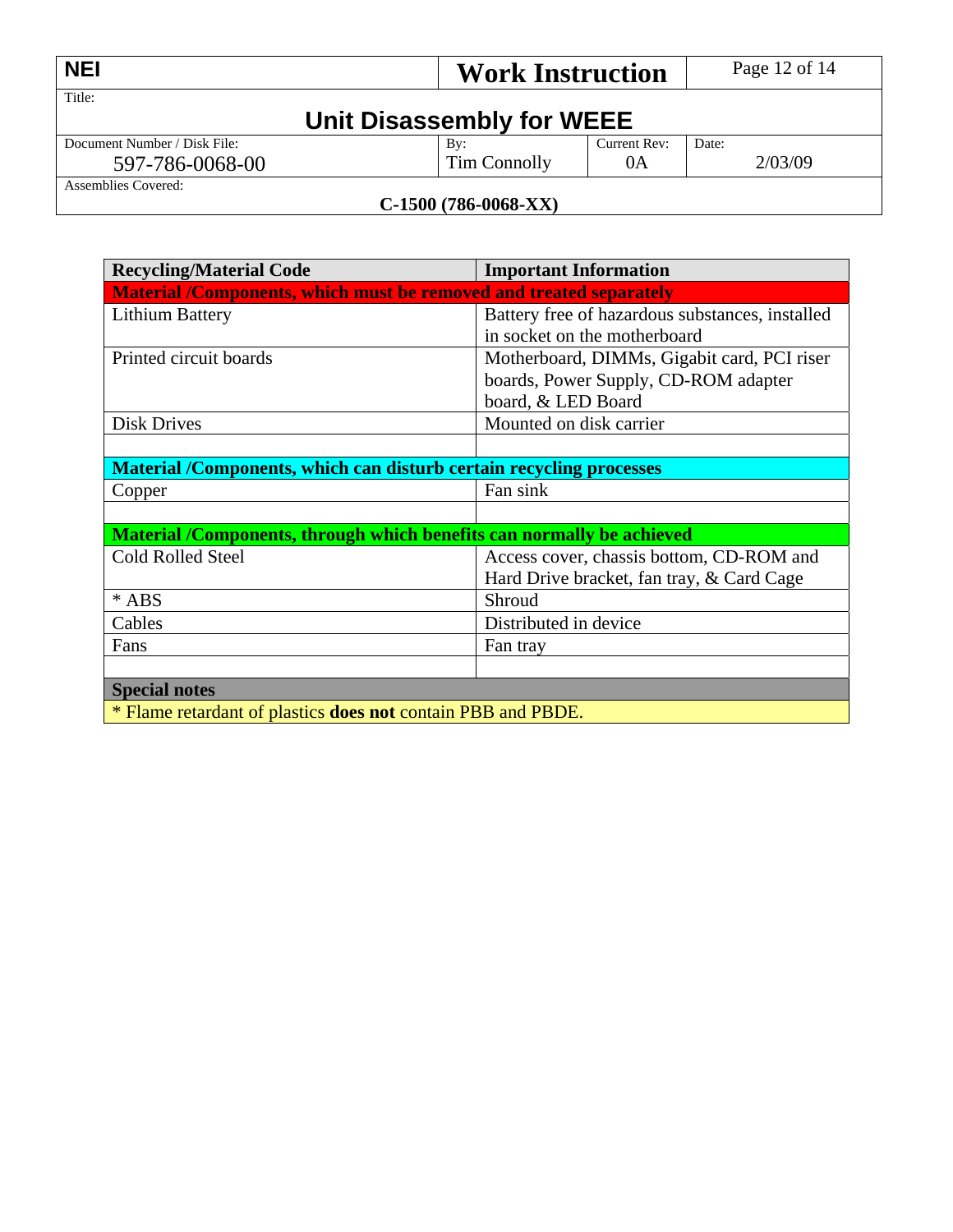| <b>NEI</b>                   | <b>Work Instruction</b> |              | Page 13 of 14 |
|------------------------------|-------------------------|--------------|---------------|
| Title:                       |                         |              |               |
| Unit Disassembly for WEEE    |                         |              |               |
| Document Number / Disk File: | $\mathbf{B}v$ :         | Current Rev: | Date:         |
| 597-786-0068-00              | Tim Connolly            | 0A           | 2/03/09       |
| Assemblies Covered:          |                         |              |               |

# **Annex A**

| Producer:                   | <company addressing="" name,="" on="" other="" producer="" the=""></company>                                                                                                                               |
|-----------------------------|------------------------------------------------------------------------------------------------------------------------------------------------------------------------------------------------------------|
| Scope of information sheet: | < Product category as in Annex IA of WEEE Directive, or<br>type of equipment as in Annex 1B of WEEE Directive, or<br>producer's Product Family, or<br>single products identified by brand and model name > |

| <b>Component or Material</b>                                                                                                                                                                                               | <b>Remarks / Location</b>                     |  |  |
|----------------------------------------------------------------------------------------------------------------------------------------------------------------------------------------------------------------------------|-----------------------------------------------|--|--|
| Battery (internal *) containing Mercury (Hg)/ NiCad/Lithium/<br>Other                                                                                                                                                      | Lithium battery<br>Located on the motherboard |  |  |
| Backlighting lamps of LCD/TFT or similar screens containing<br>Mercury (Hg)                                                                                                                                                | <b>NONE</b>                                   |  |  |
| Mercury (Hg) in other applications**                                                                                                                                                                                       | <b>NONE</b>                                   |  |  |
| Cadmium <sup>**</sup>                                                                                                                                                                                                      | <b>NONE</b>                                   |  |  |
| Gas discharge lamps                                                                                                                                                                                                        | <b>NONE</b>                                   |  |  |
| Plastic containing ruminated flame retardants other than in<br>Printed Circuit Assemblies ***                                                                                                                              | <b>NONE</b>                                   |  |  |
| Liquid Crystal Displays with a surface greater than 100 cm2                                                                                                                                                                | <b>NONE</b>                                   |  |  |
| Capacitors with PCB's                                                                                                                                                                                                      | <b>NONE</b>                                   |  |  |
| Capacitors with substances of concern**** + height > 25 mm,<br>diameter > 25 mm or proportionately similar volume                                                                                                          | <b>NONE</b>                                   |  |  |
| Asbestos                                                                                                                                                                                                                   | <b>NONE</b>                                   |  |  |
| Refractory ceramic fibres                                                                                                                                                                                                  | <b>NONE</b>                                   |  |  |
| Radio-active substances                                                                                                                                                                                                    | <b>NONE</b>                                   |  |  |
| Beryllium Oxide                                                                                                                                                                                                            | <b>NONE</b>                                   |  |  |
| Other forms of Beryllium                                                                                                                                                                                                   | BE-CU in some connector  <br>contacts         |  |  |
| Gasses - which fall under Regulation (EC) 2037/2000 and all<br>hydrocarbons (HC).                                                                                                                                          | <b>NONE</b>                                   |  |  |
| Components with pressurised gas which need special attention<br>(Pressure > 1,5 bar) *****                                                                                                                                 | <b>NONE</b>                                   |  |  |
| Liquids ***** if volume > 10 cl (or equivalence in weight, e.g.<br>for PCB, oil)                                                                                                                                           | <b>NONE</b>                                   |  |  |
| Mechanical components that store mechanical energy (i.e.<br>springs) or equivalent parts which need special attention *****<br>(diameter $> 10$ mm and height $> 25$ mm or proportionally<br>similar volume and expanding) | <b>NONE</b>                                   |  |  |
| PBDE (deca- & octa-BDE) and Perfluorocatane sulfantes (PFOS)<br>in Directive 2006/122/EC                                                                                                                                   | <b>NONE</b>                                   |  |  |